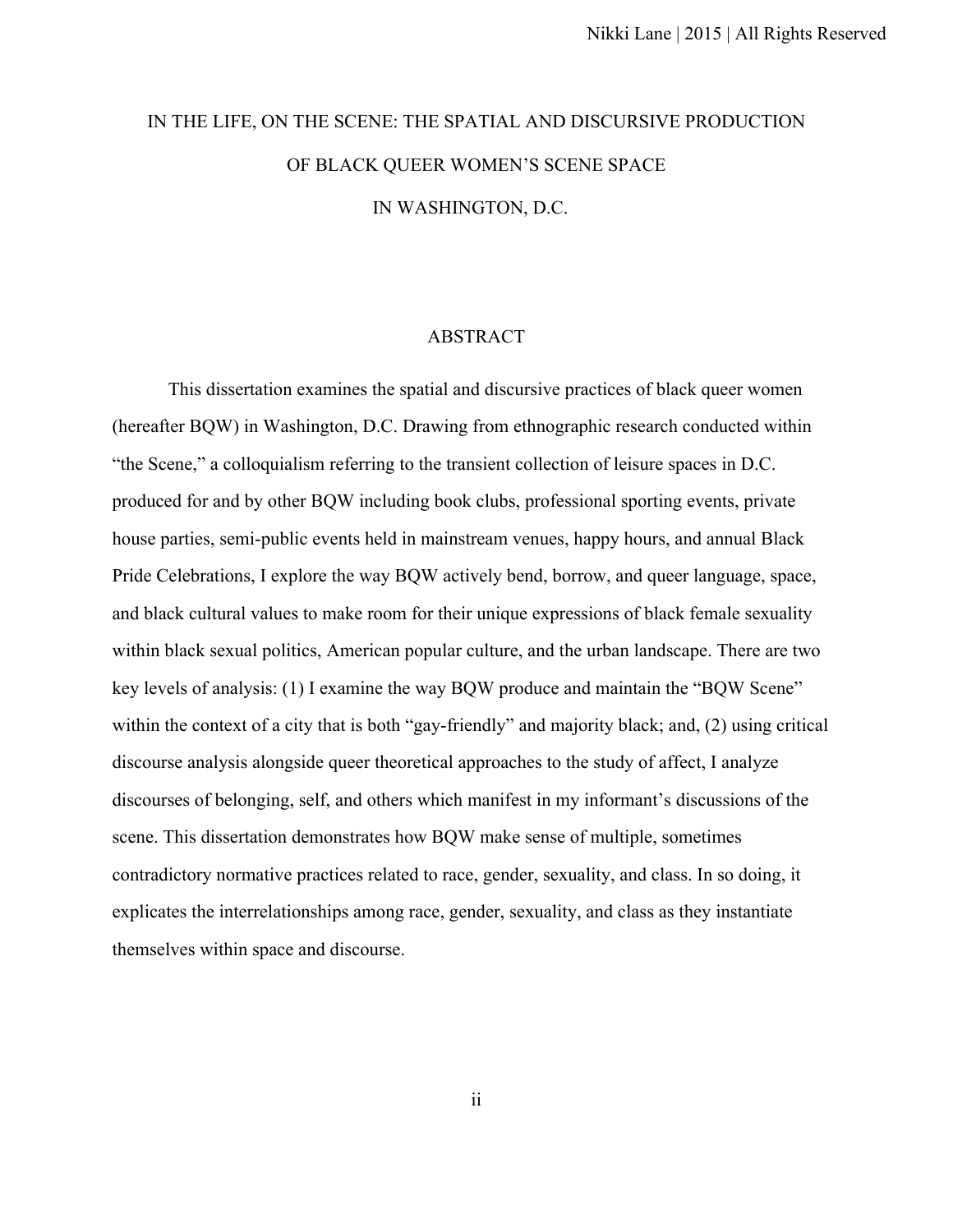## PREFACE

Family (fam-Lee), adj. 1. Meaning or referring to an individual who is same-gender loving; who identifies as gay, lesbian, bisexual, trans, and/or queer, or who practices homosexual behavior. —adj. 2. Related to, or sharing common qualities with someone who is same-gender

loving.

The word *family* within black lesbian, gay, bisexual, and trans language communities is an adjective referring to or describing someone who is same-gender loving in some way. The specifics of how they identify matters less than their being identifiable as someone who is "related" to other black lesbian, gay, bisexual, and trans people based on the shared experience of being black and being *in the life*, or actively engaged in the black lesbian, gay, bisexual, and trans community. *Family* functions similarly to an adjective of nationality. For example, "Are you Irish?" is similar to the construction of the question, "Are you *family*?" This question, "Are you *family*?" is a safe, discrete way of asking if someone is lesbian, gay, or bisexual. If they understand the question and answer in the affirmative, then they are indeed *family*.

I grew up a military brat, but spent the majority of my life in Atlanta. I was raised on New York house music. I thought RuPaul was the most beautiful woman in the world, played with action figures instead of dolls, and I never had to "dress like a girl." And all of my family was *family*. My parents had the unique challenge and good fortune to choose their family. Almost all of their closest friends, my aunties and uncles, were black lesbians and black gay men--they were *family*.

 I lived for the family house parties. Me, upstairs somewhere "asleep," them downstairs dancing, drinking, smoking, talking loud and simply enjoying the company and sensation of being together. Sometimes the parties were massive and other times they were small. It depended on who was throwing the party and whether they had a tiny apartment or a big house. Sometimes they were barbecues and sometimes they were game nights, but they were always a good time and I always found an auntie or uncle willing to shelter me from my parents sending me back to

iii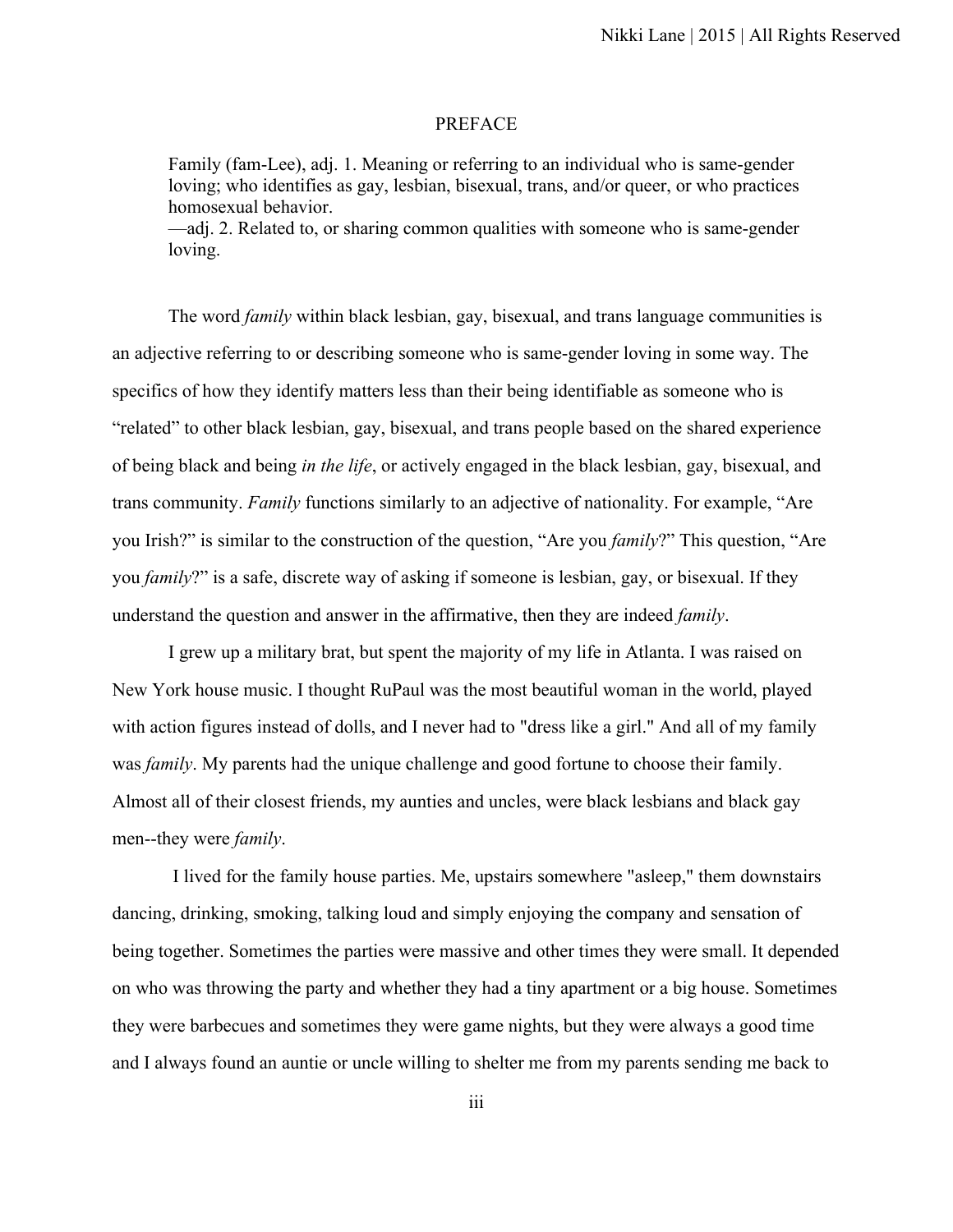bed. And so I learned how to throw down on the spades table, talk trash, play the dozens, and how to dance at those parties. One of the most important things I learned at those parties, and which inspires this project, is that people who are marginalized always find a way to make space for themselves.

It wasn't until I was older that I would come to realize that my little queer life was not the "norm." My family was not in the books that I read in school or on television, and in church I came to understand that it was best to keep the truth of my family to myself because there were people, belief systems and forms of "common sense" that would construe the love my family had into something bad. According to these ideas, my family was "living in sin" and therefore I had to learn to "love them from a distance." I suppose the fear was that their "lifestyles" would rub up off, but nothing worked like that except maybe dirt. And so I realized that while I loved all my aunties and uncles because they were my family, they were too often forced to live in secret and shadow out of shame and fear for their livelihoods because something about them made their lives made them "dirty." And so my family didn't belong anywhere except in the spaces that they created for each other.

When I moved to Washington, D.C. for college in 2005, I was a racial minority at a predominately white institution. I helped to organize events and parties that catered to the unique cultural experiences of African, African-American and Latino students. I lived in what we affectionate referred to as the "Black House" whose intent and mission was to keep an "open door" on campus for students of color who could enter the Black House and simply be. Spaces like the Black House were important to us because our experiences were almost never reflected in the spaces we spent the majority of our time, like the classroom. And then in 2006, I fell in love with a woman. Finding spaces to *be* comfortably became even more of a challenge.

There were the steps of the dorm where the women's basketball team lived. All the black lesbians on campus seemed to congregate there. And there were Sunday nights when we'd watch *The L Word* together, again, in the basement of women's basketball team's dorm. While we made